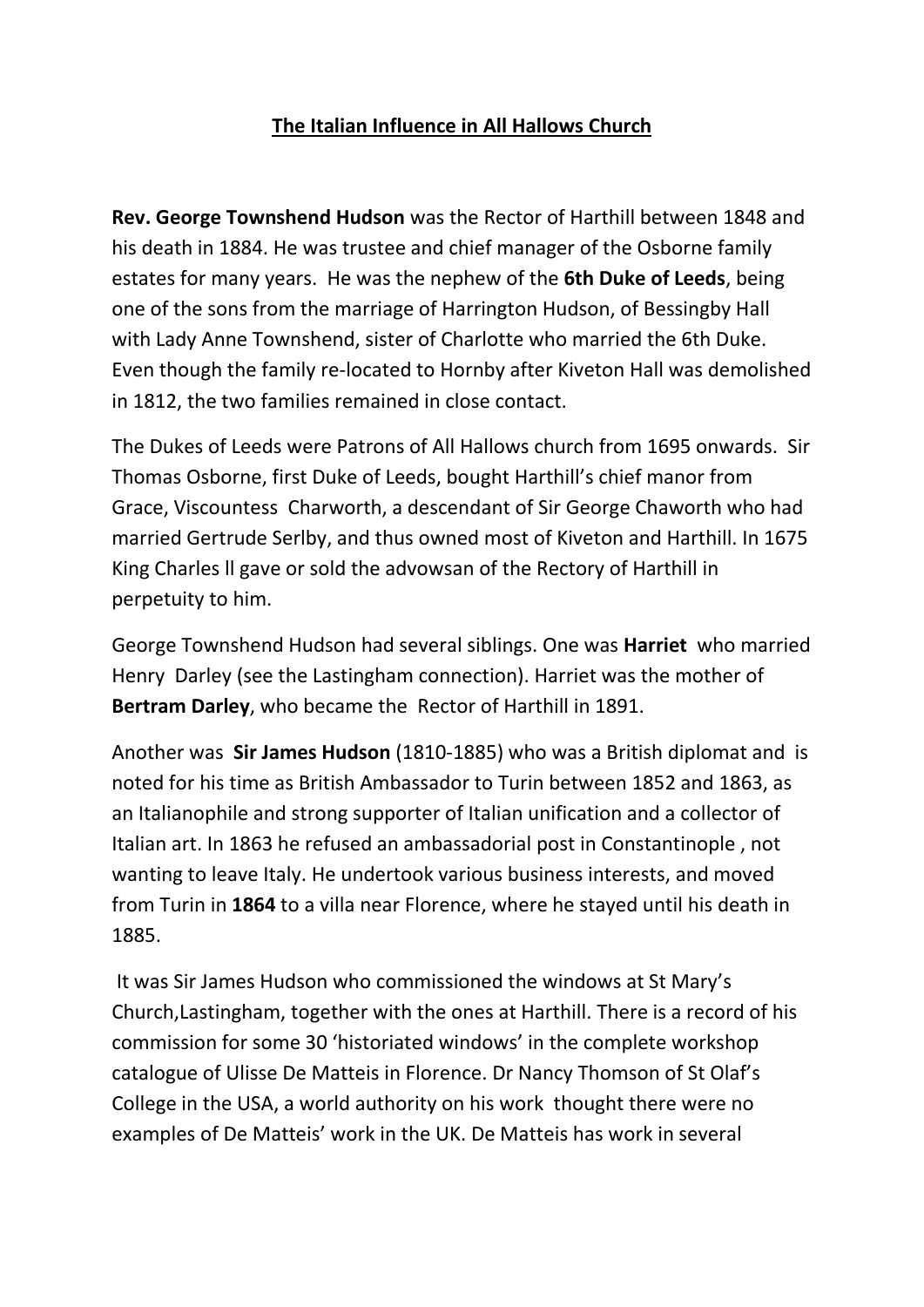cathedrals and great churches in northern Italy, including Santa Croce in Florence.

By his technique of "vitrail archéologique" in his studio in Florence, De Matteis joined pieces of glass of various colours together with lead cames to create an image, (**the medieval way**).

# **The Lastingham Connection**

Bertram Darley's sister Ann was the eldest daughter of a rich Yorkshire landowning family based at Aldby Park near York. He maintained a second home at Lastingham where the family had further lands. Ann married Sir Sydney Ringer, an eminent physiologist and Professor of Medicine at University College in London. Their daughter Annie tragically died at the age of 7 in 1875, and the restoration work at St Mary's church , Lastingham was commissioned in her memory together with five windows by Ulisse De Matteis.

The Italian influence in All Hallows is also shown in the elaborate wood carvings in the Church. The pulpit and the lectern are inscribed "1877 Carlo Scarcelli in Legno". The front of the altar is thought to have been adapted from a prayer desk also attributed to him.

# **The Italian Windows**

# Background

The vast majority of English glass was smashed by Puritans under Oliver Cromwell. Churches which retain a substantial amount of early glass are rare. Very few of England's large windows are intact. Those that contain a large amount of Medieval glass are usually reconstructed from salvaged fragments. The east, west and south transept windows of York Minster and the west and north Transept windows of Canterbury give an idea of the splendours that have been mostly lost

With the growth of industry in the late 18th and early 19th centuries , especially with commercial glass production , a revival of stained glass manufacture began and led to the development of that industry on an unprecedented scale.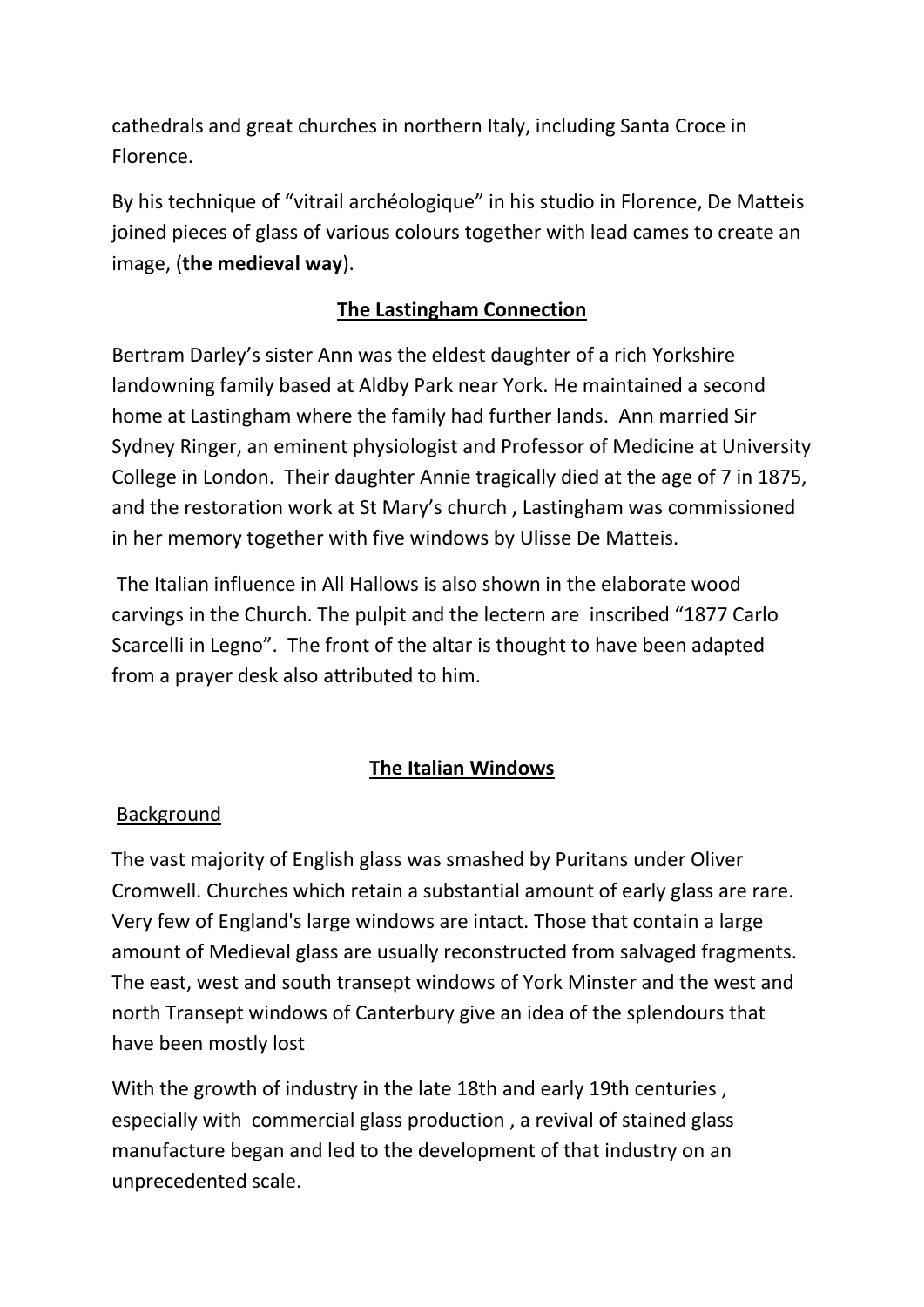**There are five windows** in All Hallows church now attributed **to Ulisse De Matteis,** thanks to visits by two accredited teams of stained glass conservationists .

**D** The large East window in the Leeds chapel, dated 1882, Our Lord and two angels **D** The Caritas panel in the South Aisle 1884 **D** The three clerestory windows on the south side 1879 : from the East end are depicted the Saints Andrew, George, Helen, Paul, Our Lord, Peter, Ethelfreda, David and Patrick.

(George Townshend Hudson was still Rector during this period and his brother James was living close to Florence).

On looking closely at these windows it is possible to see the signature of Ulisse De Matteis together with his colleague Natale Bruschi together with the date.

# Conservation?

The York Glaziers Trust led by Sarah Brown, visited All Hallows church in November 2017 and produced a detailed report with advice on restoration and conservation . It is suggested that the windows are removed for cleaning and repair; that external glazing is fitted and the windows are then returned in a frame, with a gap between thus providing a system of " internally ventilated isothermal glazing". This work would cost in excess of £100,000.



Caritas panel – window in S. Aisle(cracked)

*The attribution is in the narrow, yellow panel below the inscription "CARITAS"*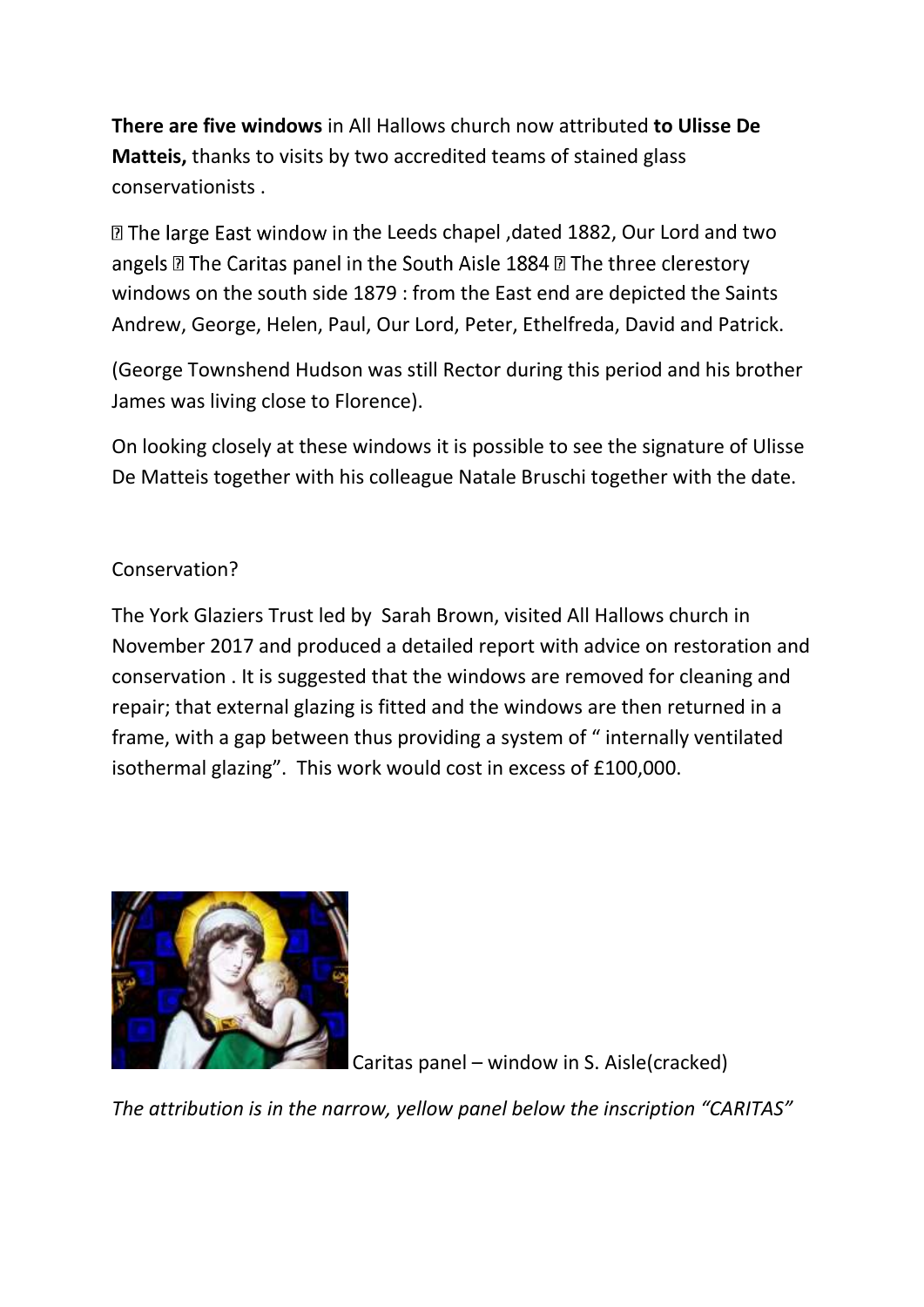Part of the East window in the Leeds Chapel



# Three Clerestory windows





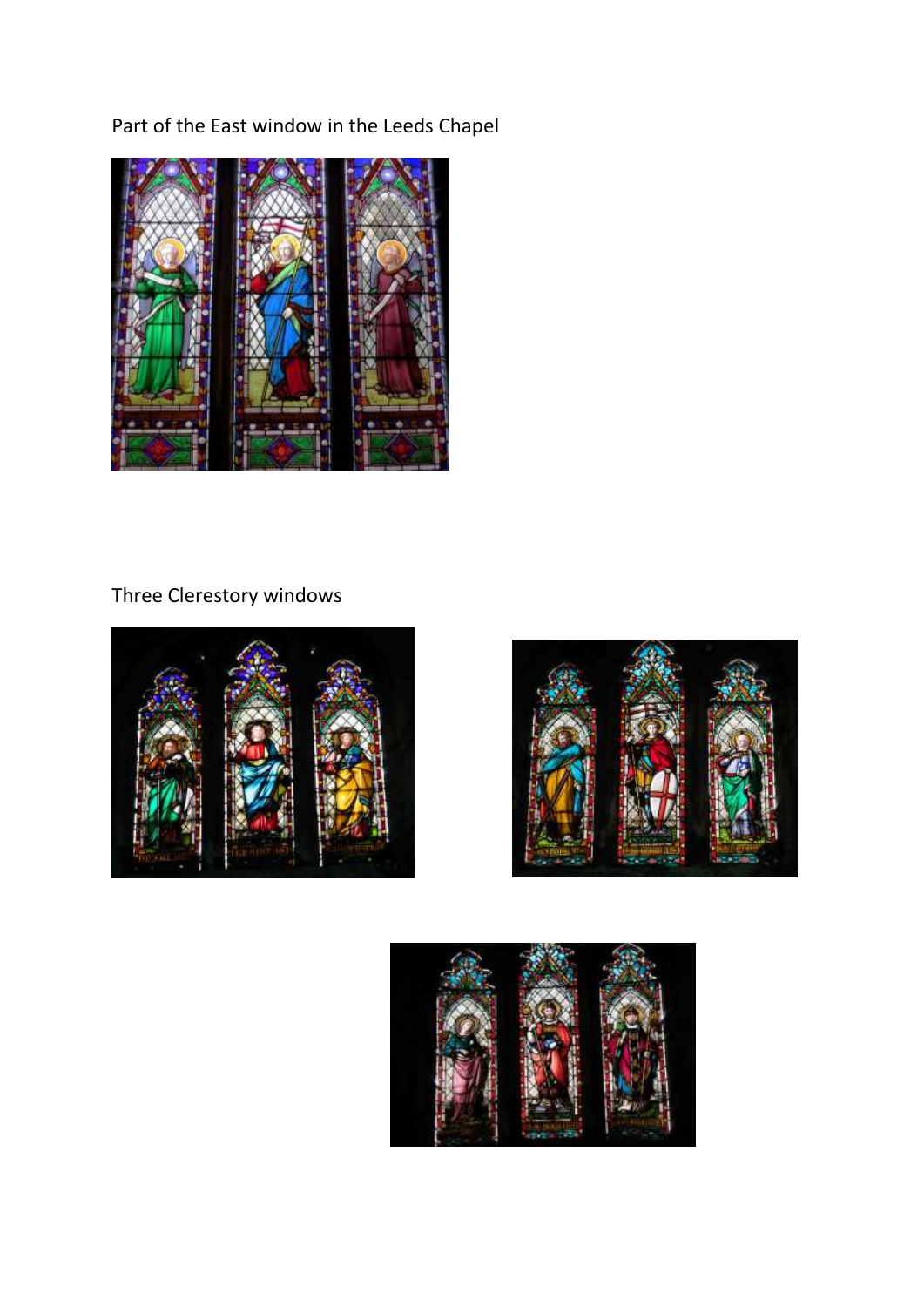# **Other notable windows in All Hallows Church**

#### **The North Aisle**

Towards the west end of the North Aisle is a window made in 1886 depicting the Good Samaritan and the Good Shepherd in memory of Reverend George Hudson. This window was made in London by Messrs Lavers, Barraud and Westlake - a gift from the friends of this Rector who has had so much influence on the Church.



At the west end of the North Aisle the window commemorates Mark Hydes, former chorister and benefactor and his son Alonzo, organist. 1999.

Moving east along the north aisle is a recent window in plain glass designed by R G Simms.

#### **Chancel**

The large East window, the Crucifixion, St John and St Mary, was replaced as part of the Restoration work in the 1890s . It was unveiled in 1899, a gift by CW Hudson (another of George Townshend Hudson's siblings) and made by C E Kempe. Charles Eamer Kempe's studios produced over 4000 windowswhich can be seen in churches and cathedrals all through the UK.His signature of the symbol of a wheatsheaf can be seen in some of the top lights. The window is dedicted to the  $7<sup>th</sup>$  Duke of Leeds.

#### **West window**

The glass was designed by JF Bentley, architect of Westminster Cathedral in 1876. Dedicated to George Walker 1874 and Dorothy Walker.

#### **South chapel (St George's chapel)**

Christ in Majesty by Faith Craft Works, London 1952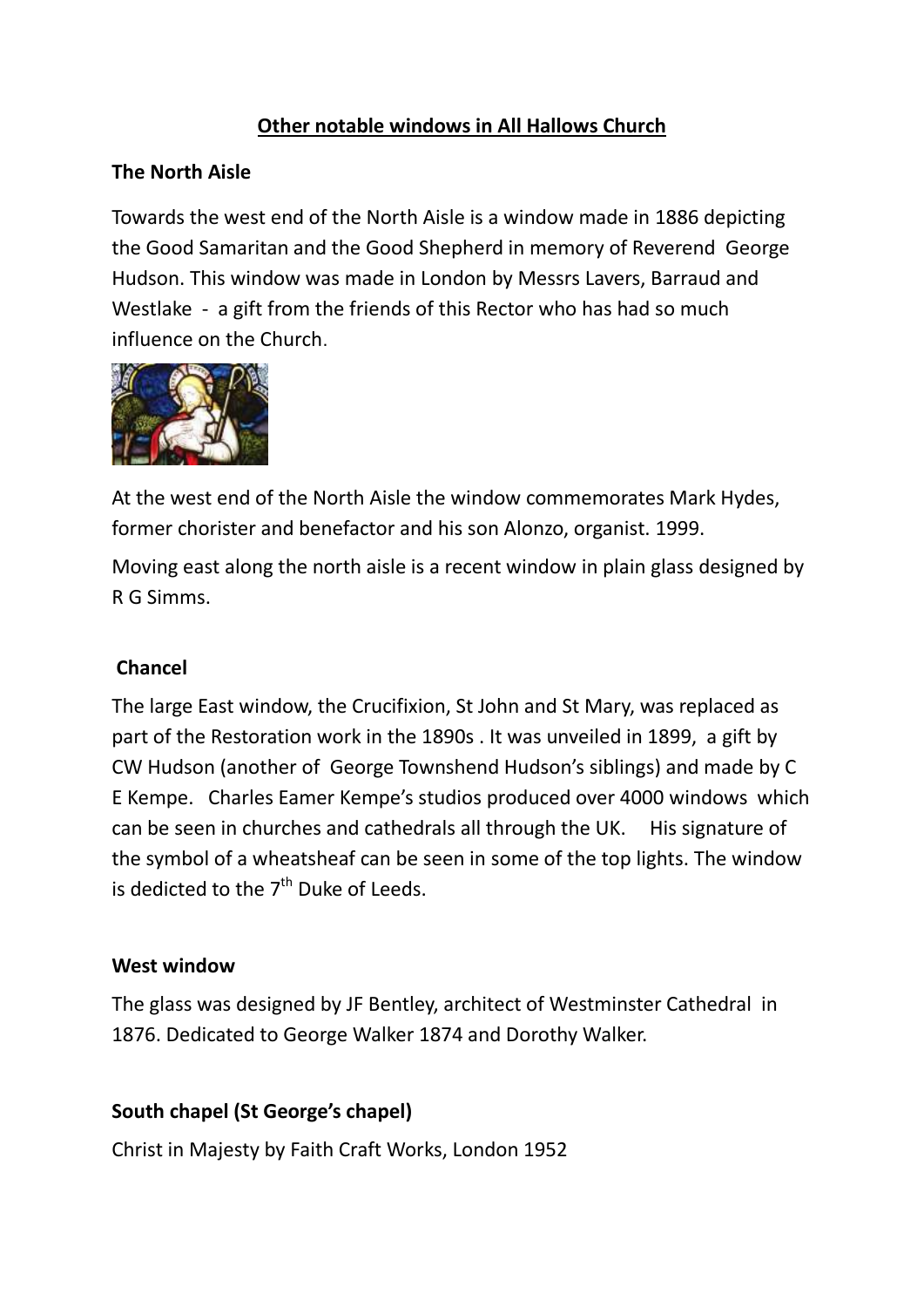#### **Acknowledgements**

Dr David Miller , Honorary Research Fellow, School of Life Sciences , University of Glasgow : 2007 - A Solution for the Heart, the life of Sydney Ringer, Benefactor of St Mary's Lastingham

Nancy Thompson : 2007 - "The State of Stained Glass in 19th-Century Italy: Ulisse De Matteis and the vitrail archéologique"

York Glaziers Trust : December 2017 - Condition report on the windows designed and manufactured by Ulisse De Matteis and Conservation recommendations

Photographs by Pat McLaughlin and Kev Blizard

Dr S Kinghorn March 2018